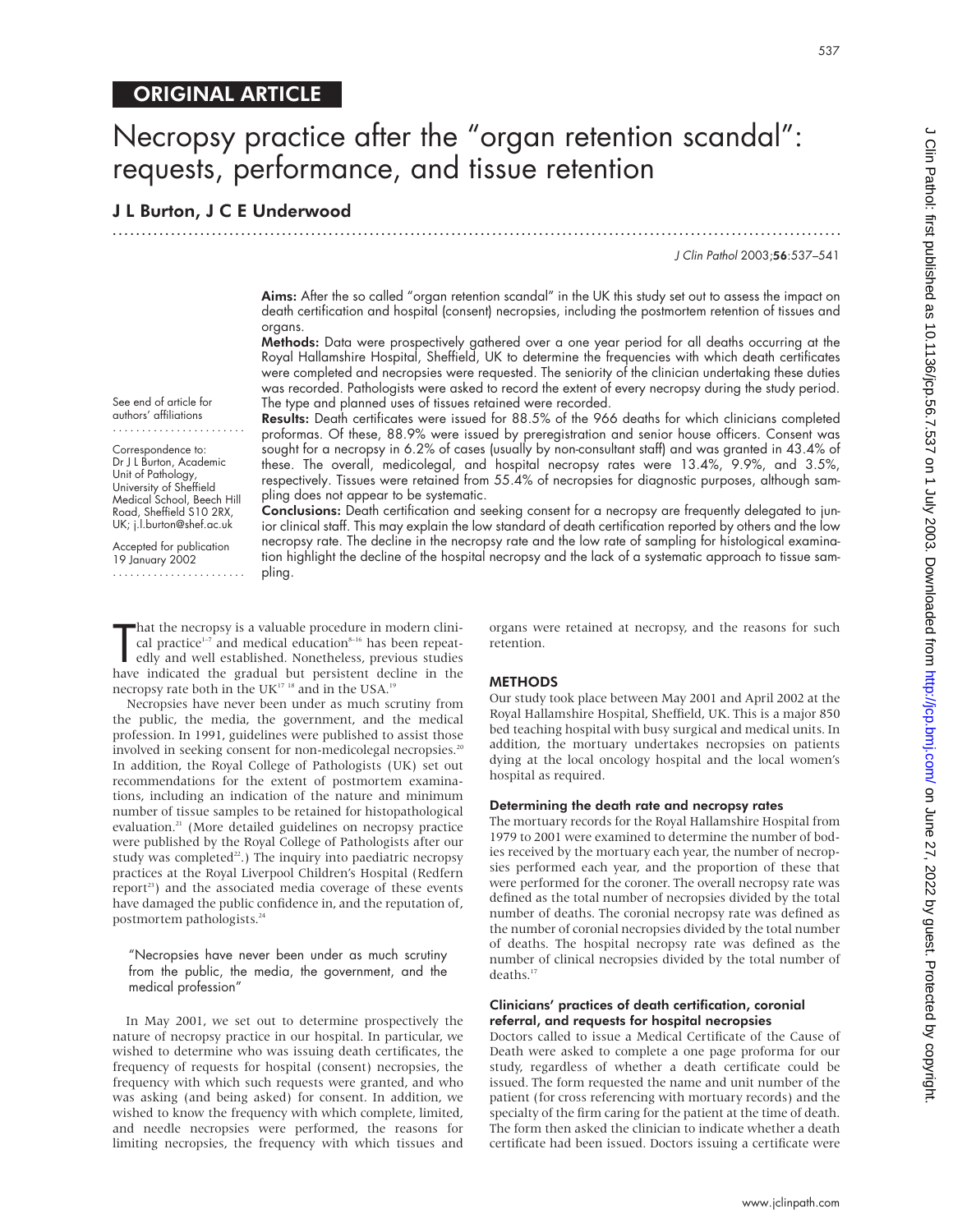

Figure 1 Overall necropsy rates (solid line) have steadily declined since 1979. This decline mirrors the decline in the hospital necropsy rate (dashed line). The coronial necropsy rate (dotted line) has largely remained constant. The data refer to necropsy rates at the Royal Hallamshire Hospital, Sheffield, UK.

asked to indicate their seniority, and whether a hospital (consent) necropsy had been requested. The consent form was that recommended by the Royal College of Pathologists (March 2000). If such a necropsy had been requested, the doctor was asked to indicate who had sought consent, from whom, and whether consent had been granted. Finally, the doctor was asked to indicate for all deaths whether the death had been discussed with the coroner's office and whether that office had accepted that death for further investigation.

#### Necropsy data

Pathologists performing necropsies in the Royal Hallamshire Hospital mortuary were asked to complete a proforma for every necropsy performed, regardless of whether it was performed for medicolegal reasons and regardless of the type of necropsy undertaken. This proforma requested the name and unit number of the deceased, and the postmortem accession number (to allow complete records to be obtained and cross referenced with the clinicians' proformas). The pathologist was then asked to indicate whether a complete necropsy had been performed. For the purpose of our study, a complete necropsy consisted of evisceration of the cranial, thoracic, abdominal, and pelvic cavities, and macroscopic examination of the internal organs, with or without sampling for histological assessment. For limited necropsies, the pathologist was asked to indicate the limiting factor(s), the nature of the limitation (in terms of organ systems/body cavities examined, and whether or not a "needle" necropsy was undertaken). The pathologist was asked to indicate their seniority and whether they had been approved by the local coroner to undertake medicolegal necropsies. Finally, pathologists were asked to indicate what, if any, tissue samples and/or whole organs had been retained for the purposes of clinical diagnosis, research, and teaching.

#### RESULTS

Figure 1 summarises the necropsy rate and the rates of medicolegal and hospital consent necropsies between 1979 and 2001.

#### Death certification, requests for necropsy, and discussions with the coroner

During the study period the mortuary received 1039 bodies. These led to 139 necropsies, of which 103 (74.1%) were undertaken for the coroner and 36 (25.9%) were undertaken with the consent of relatives or next of kin. Thus, the overall

|       | <b>Table 1</b> The distribution of deaths according to the  |
|-------|-------------------------------------------------------------|
| death | specialty of the firm caring for the patient at the time of |

| <b>Specialty</b>            | N                        | %    |
|-----------------------------|--------------------------|------|
| Angesthetics*               | $\overline{\mathcal{A}}$ | 0.4  |
| Cardiology <sup>+</sup>     | 74                       | 7.7  |
| Care of the elderly         | 138                      | 14.3 |
| Diabetology                 | 2                        | 0.2  |
| Gastroenterology/hepatology | 36                       | 3.7  |
| General medicine            | 254                      | 26.3 |
| Haematology                 | 58                       | 6.0  |
| Infectious diseases         | 28                       | 2.9  |
| Neurology‡                  | 29                       | 3.0  |
| Respiratory medicine        | 80                       | 8.3  |
| Rheumatology                | 3                        | 0.3  |
| Ear, nose, and throat§      | 13                       | 1.4  |
| Gastrointestinal surgery    | 15                       | 1.5  |
| General surgery             | 112                      | 11.6 |
| Neurosurgery                | 49                       | 5.1  |
| Obstetrics and gynaecology  | 15                       | 1.5  |
| Unknown                     | 9                        | 0.9  |
| TOTAL                       | 966                      | 100  |

\*Includes intensive care unit; †includes coronary care unit; ‡includes neuromedicine and the stroke unit; §includes oral and maxillofacial surgery.

necropsy rate during the study period was 13.4%, with a coronial necropsy rate of 9.9%, and a hospital necropsy rate of 3.5%.

Clinicians completed proformas for 966 deaths (93.0%). Table 1 lists the frequency of deaths by clinical specialty. A death certificate was issued in 855 (88.5%) of cases. Table 2 shows the frequency of death certificates issued according to seniority of the clinician. A consent necropsy was requested for 53 (6.2%) elligible deaths for which proformas were received. The certifying doctor made the request in 77.4% of these cases (table 3). Consent was most frequently sought from the spouse of the deceased (30.2 %), their son or daughter (26.4%), a sibling (7.6 %), or a combination of relatives (17.0%). The person from whom consent was sought was unspecified in 10 (18.9 %) cases. Consent for a necropsy was obtained in 23 (43.4%) cases. A total of 405 (39.0%) deaths were discussed with the coroner's office, of which 111 (27.4%) were accepted for further investigation.

#### Necropsy practice

Completed proformas were received for 139 necropsies (100%). These related to 103 coronial necropsies and 36 hospital necropsies. A complete necropsy was performed in 119 cases (85.6%). Necropsies were limited only at the relatives' request (16 cases) or because of danger of infection (four cases). In all cases limited because of a danger of infection, the deceased was suspected to have a transmissible spongiform encephalopathy, and the necropsy was limited to

| Seniority of clinician        | N          |  |
|-------------------------------|------------|--|
| Preregistration house officer | 464        |  |
| Senior house officer          | 296        |  |
| Specialist registrar          | $\Delta$ 7 |  |
| Staff grade                   | 11         |  |
| Consultant                    | 18         |  |
| General practitioner          | 11         |  |
| Unspecified                   | 8          |  |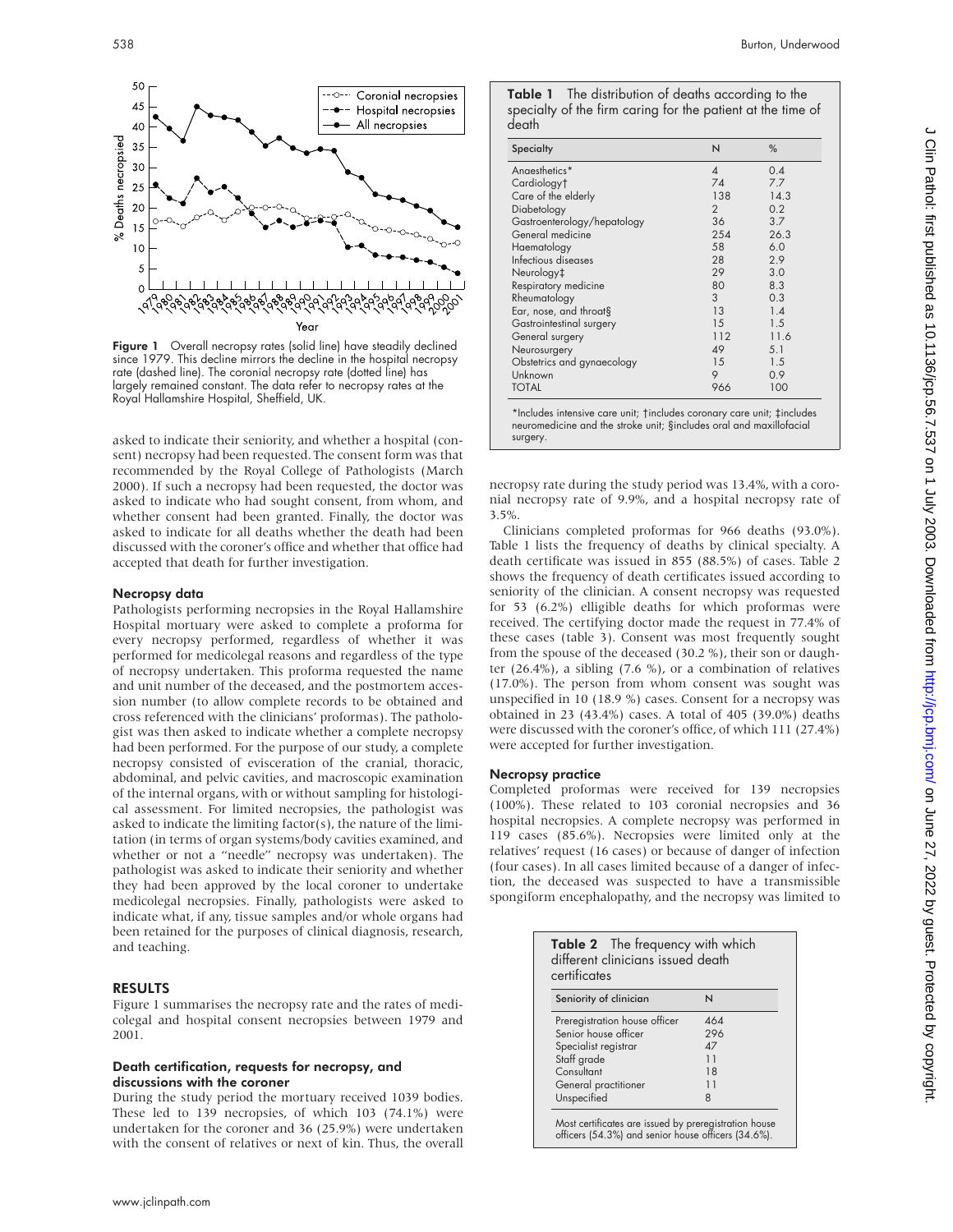requested hospital necropsies

**Table 3** The frequency with which different clinicians

Number of requests Number of cases

| Seniority of clinician                                                                                                                                                                                                                              | made for a hospital in which consent<br>necropsy                                                                             | was obtained                                            | cases. Table 5 ill<br>sampled for hi                                                                                                                                                 |
|-----------------------------------------------------------------------------------------------------------------------------------------------------------------------------------------------------------------------------------------------------|------------------------------------------------------------------------------------------------------------------------------|---------------------------------------------------------|--------------------------------------------------------------------------------------------------------------------------------------------------------------------------------------|
| Preregistration house officer 13<br>Senior house officer<br>Specialist registrar<br>Staff grade<br>Consultant<br>General practitioner<br>Nurse<br>Bereavement officer<br>Unspecified<br>Most requests are made by senior house officers (44.4%) and | 23<br>9<br>$\Omega$<br>$\overline{4}$<br>$\Omega$<br>$\Omega$<br>$\mathbf 0$<br>4                                            | 5<br>14<br>3<br>0<br>0<br>0<br>$\mathbf 0$<br>$\Omega$  | kidney, liver, ar<br>educational pur<br>was retained (y<br>in six (4.3%) no<br><b>DISCUSSION</b><br>The necropsy ra<br>the 20th centu<br>continued. Mor                              |
| preregistration house officers (24.5%).<br>deceased's relatives $(n=16)$                                                                                                                                                                            | <b>Table 4</b> The frequency with which<br>parts of the body are examined during<br>necropsies limited at the request of the |                                                         | pital, this declir<br>(from 25.8% in<br>tal necropsies.<br>fallen by a thi<br>11.4% in 2001).<br>In the past, c<br>pital necropsy                                                    |
| <b>Brain</b><br>Chest and abdomen<br>Abdomen<br>Chest and brain<br>Chest<br>Unspecified                                                                                                                                                             | Postmortem examination limited to                                                                                            | N<br>$\overline{7}$<br>$\overline{4}$<br>$\overline{2}$ | them. <sup>25</sup> <sup>26</sup> Howe<br>necropsy rate is<br>A consent nec<br>cases. When so<br>We deliberately<br>(and why no<br>questioning cou<br>(the Hawthorn<br>who have foun |

examination of the brain. Table 4 summarises the sites necropsied in cases limited at the request of the relatives. No needle necropsies were performed. Of the 139 necropsies performed, 16 (11.5%) were performed by senior house officers, 39 (28.1%) by specialist registrars, and 84 (60.4%) by consultant histopathologists. Most of the necropsies (124; 89.2%) were performed by pathologists approved by the local coroner to undertake medicolegal necropsies. Tissues were retained for histological study in 77 (55.4%) necropsies for the purpose of

|               | N                                     |
|---------------|---------------------------------------|
| Organ sampled |                                       |
| Lung          | 32                                    |
| Heart         | 24                                    |
| Liver         | 16                                    |
| Kidney        | 10                                    |
| Tumour        | 9                                     |
| <b>Brain</b>  | 8                                     |
| Bone          | 8                                     |
| Spleen        | 6                                     |
| Lymph node    | 6                                     |
| Pleura        | 6                                     |
| Pancreas      | 5                                     |
| Lower gut     | $\overline{4}$                        |
| Thyroid       | $\overline{\mathcal{A}}$              |
| Prostate      | $\begin{array}{c} 3 \\ 2 \end{array}$ |
| Upper gut     |                                       |
| Bladder       |                                       |
| Cervix        | $\overline{2}$                        |
| Peritoneum    | $\overline{1}$                        |
| Mesentary     | 1                                     |
| Pericardium   | 1                                     |
| Adrenal       | 1                                     |

refining or confirming the macroscopic diagnosis. Such material was retained from 52 coronial cases (50.5%) and from 25 hospital necropsies (69.4%) The only whole organ retained was the brain (and or spinal cord), retained in 14 (10.1%) lustrates the frequency with which organs were istology. Samples of tissue (thyroid, pituitary, nd brain) were retained from one necropsy for rposes. The brain (with or without spinal cord) with consent) primarily for research purposes ecropsies.

ate declined dramatically during the last part of Iry.<sup>17 18</sup> Our study confirms that this trend has reover, we have demonstrated that, in our hosne has resulted almost entirely from the decline 1979 to 3.9% in 2001) in the number of hospi-In addition, the coronial necropsy rate has ird during that time (from 16.8% in 1979 to 11.4% in 2001).

clinicians have explained the deline in the hosrate by the fact that relatives do not want ever, from our study it appears that the hospital so low because clinicians do not request them. ropsy was requested in only 6.2% of eligible ught, consent was obtained in 43.4% of cases. did not investigate why clinicians seek consent (t) because we were concerned that such questioning consent under their practice towards seeking consent effect). Thus, our work supports that of others d that hospital necropsy rates can be raised to approximately 50% (or even higher) if concerted efforts are made to request them.<sup>27</sup> <sup>28</sup> We should emphasise, however, that a higher necropsy rate may not automatically lead to improved clinical practice unless the data are used in systematic audit.<sup>29</sup>

#### "From our study it appears that the hospital necropsy rate is so low because clinicians do not request them"

Previous studies have suggested that most death certificates are completed by either junior doctors or administrators.<sup>18</sup> In their recent study, Swift and West<sup>30</sup> highlighted the fact that death certificates are frequently completed to a poor standard. They found that only 55% of certificates were completed to a minimally acceptable standard. Details of seniority were not collected. Given the findings of our study, it is interesting to note that both the Broderick report<sup>31</sup> and a joint report of the Royal College of Physicians and the Royal College of Pathologists<sup>32</sup> recommend that death certification should be the duty of a senior member of the clinical team. The Broderick report notes " . . .the accuracy of the certification of death in hospitals could be improved if the certification were not completed . . . by the least experienced member of the hospital staff . . . ".<sup>31</sup> The notes that accompany death certificates reiterate this recommendation and state that this duty should not be delegated to juniors unless they are closely supervised.<sup>33</sup> It is perhaps alarming (but not necessarily surprising) that we found in our study that 88.9% of death certificates were completed by preregistration or senior house officers. We did not set out to determine the accuracy of the certificates issued in our study because this has been repeatedly investigated by others.<sup>3</sup>

In 1991, the joint working party of the Royal College of Pathologists, the Royal College of Physicians of London, and the Royal College of Surgeons of England noted that the responsibility for obtaining consent for a non-medicolegal necropsy "lies with the consultant in charge of the case".20 In 2000, this advice was reiterated by the Royal College of Pathologists, which stated that "(a) senior and properly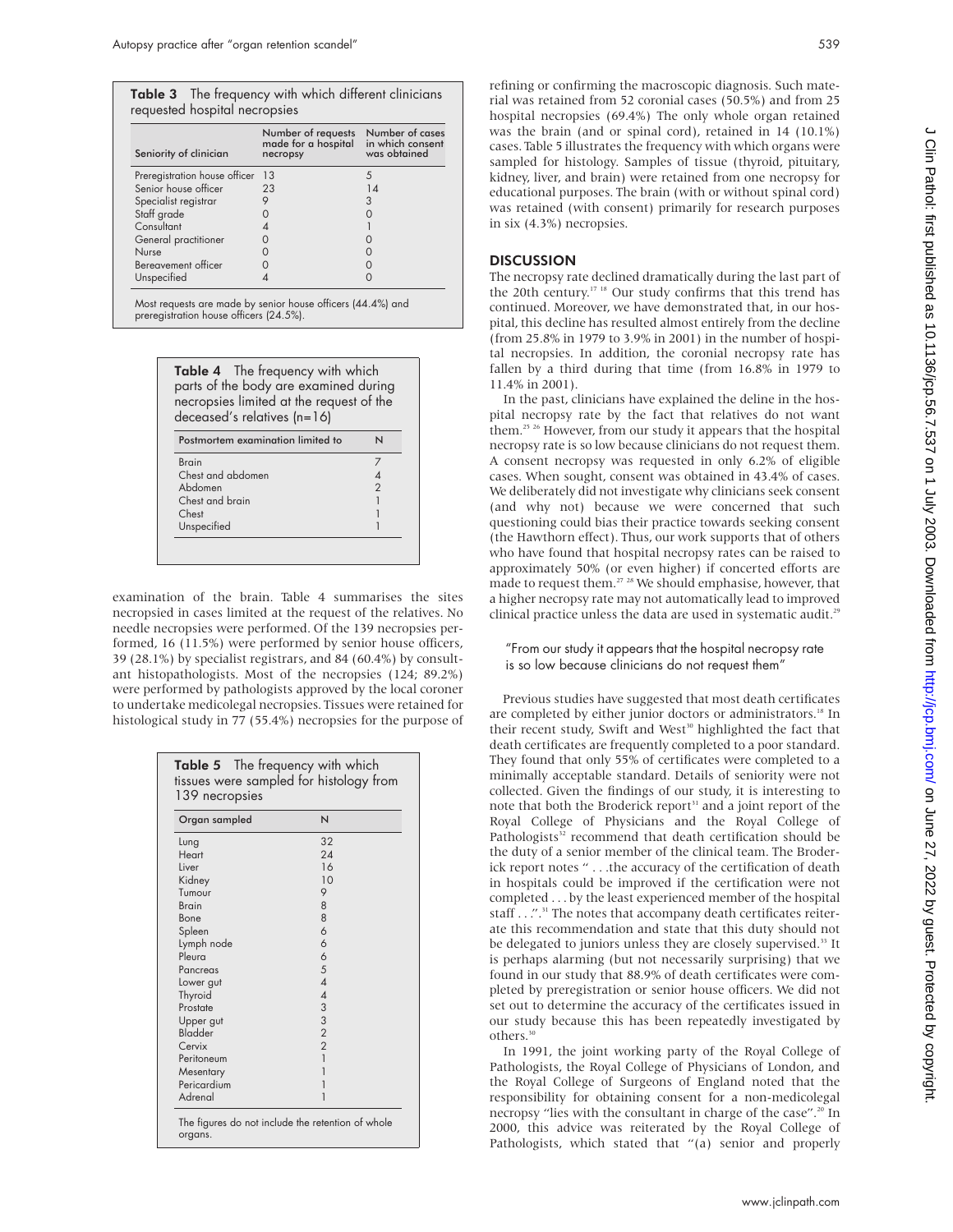trained doctor, preferably a consultant, who knew the relatives best during the patient's last illness should obtain agreement to the postmortem examination".<sup>34</sup> Despite this, we noted that consent for necropsy was sought by either the preregistration house officer or senior house officer in 68.9% of cases. By contrast, only four (7.6%) requests were made by consultant staff. Gibson and colleagues<sup>35</sup> similarly noted that  $75\%$  of requests for non-coronial necropsies were made by non-consultant staff (although their non-coronial necropsy rate of 20.2% is considerably higher than the 3.5% noted in our study).

Fewer coronial necropsies ( $n = 03$ ) were undertaken than the number deaths where no certificate was issued  $(n = 11)$ according to the data returned on the clinicians' proformas. This discrepancy may be attributed to several factors. First, medicolegal necropsies performed on patients dying postoperatively or in cases of alleged medical negligence are undertaken at the public mortuary at the Medico-Legal Centre in Sheffield and therefore do not appear in the hospital mortuary's postmortem register. In addition, the discrepancy could reflect the subsequent completion of a death certificate by a general practitioner (unknown to the clinician completing the proforma), rendering an necropsy unnecessary. The discrepancy between the number of hospital necropsies consented and performed probably reflects the incomplete return rate of the clinical proformas. In addition, necropsies are performed in our mortuary on bodies transferred from other hospitals. These necropsies appear in the data from the pathologists but would not appear in the data from the clinicians.

Few limited necropsies were performed. This is not surprising given the low frequency of consent necropsies. The most common reason was refusal (by the relatives) of consent to remove and examine the brain.

Most of the necropsies performed in our study were undertaken by consultant histopathologists (only 16 were undertaken by senior house officers, and 39 by specialist registrars). Rather than reflecting the preponderance of coronial cases, this distribution of the workload probably reflects the fact that, in Sheffield, trainee histopathologists are seconded to the Medico-Legal Centre (Watery Street, Sheffield), where they perform coronial necropsies under the supervision of a Home Office Pathologist.

Many necropsy practitioners would regard a necropsy as incomplete if the macroscopic examination were not confirmed by a histopathological evaluation of the organs and any lesional tissue. Clear guidance as to what constitutes minimum acceptable sampling is lacking for adult necropsies (although the Royal College of Pathologists recommends that in cases of maternal deaths, of which there were none in our study, at least one block of all the major organs including the placenta and membranes should be taken<sup>21</sup>). Our study shows that tissue is not routinely or systematically being sampled for histopathological investigation. The organs most commonly sampled are the lungs, heart, liver, and kidney. That tissue was retained only in 55.4% of necropsies may reflect reluctance to retain tissues in light of the public and media reaction to the events at the Royal Liverpool Children's Hospital,<sup>24</sup> a belief that necropsy histology is unnecessary and/or not cost-effective, or a lack of time to deal with postmortem histology given the pressures of the surgical pathology workload at a time when the profession is greatly understaffed. Sampling exclusively for teaching or research was rare.

"Our study shows that tissue is not routinely or systematically being sampled for histopathological investigation"

We conclude that necropsy rates have continued to decline since 1993. It is too early to tell whether the recent "organ retention scandal" has had a negative impact on the postmortem rate. In our institution, we note that the decline in the

#### Take home messsages

- Consent for a hospital necropsy was sought in only 6.2% of cases (usually by non-consultant staff) and was granted in 43.4% of these
- The decline in the necropsy rate and the low rate of sampling for histological examination highlight the decline of the hospital necropsy and the lack of a systematic approach to tissue sampling
- Published guidelines for the completion of death certificates and the seeking of consent for non-medicolegal necropsies are frequently not followed, with many of these activities being undertaken by junior medical staff
- If the declining necropsy rate is to be reversed, these issues need to be dealt with

necropsy following the publication of the Redfern report is in line with the declining trend seen in the previous decade. Moreover, published guidelines for the completion of death certificates and seeking of consent for non-medicolegal necropsies are frequently not followed, with many of these activities being undertaken by junior medical staff. If the poor quality of death certification<sup>30</sup> and the declining necropsy rate are to be reversed, these issues need to be dealt with. However, given that sampling of tissues for subsequent histopathological study is uncommon and frequently unsystematic, pathologists must also consider the need to perform necropsies to a consistent standard to ensure that they are as informative as possible and amenable to review and audit.

#### ACKNOWLEDGEMENTS

The authors thank Mrs P Cross and Mrs M Baxter for their assistance in encouraging clinical staff to complete study proformas when called to issue death certificates.

### .....................

#### Authors' affiliations

J L Burton, J C E Underwood, Academic Unit of Pathology, University of Sheffield Medical School, Beech Hill Road, Sheffield S10 2RX, UK

#### REFERENCES

- Anderson RE. The autopsy-benefits to society. Am J Clin Pathol 1977;**69**(suppl 2):239–41.<br>2 **Burrows S**. The postmortem examination: scientific necessity or folly?
- JAMA 1975;233:441–3. 3 Goldman L, Sayson R, Robbins S, et al. The value of the autopsy in
- three medical eras. N Engl J Med 1983;308:1000-5.
- 4 Kaufman SR. Autopsy: a crucial component of human clinical investigation. Arch Pathol Lab Med 1996;120:767–70.
- 5 **Anonymous**. Value of autopsy. NY State J Med 1968;**68**:950–2.<br>6 **Midelfart J**, Aase S. The value of autopsy from a clinical point of view.
- APMIS 1998;106:693–8. 7 Portnoi VA. Value of the autopsy. JAMA 1980;243:1132–3.
- 8 Benbow EW. Medical students' views on autopsies. J Clin Pathol 1990;43:969–76.
- 9 Benbow EW. The attitudes of second- and third-year medical students to the autopsy: a survey by postal questionnaire. Arch Pathol Lab Med 1991;115:1171–6.
- 10 Benbow EW. Why show autopsies to medical students. J Pathol 1990;162:187–8.
- 11 Burton JL. The autopsy in modern undergraduate medical education: a qualitative study of uses and curriculum considerations. Med Educ [In press.]
- 12 DeRoy AK. The autopsy as a teaching–learning tool for medical undergraduates. J Med Educ 1976;51:1016–18.
- 13 Hartmann WH. Contributions of the autopsy to medical education. J Clin Pathol 1978;69:228–9. 14 Tazelaar HD, Schneiderman H, Yaremko L, et al. Medical student's
- attitudes toward the autopsy as an educational tool. J Med Educ 1987;62:66–8.
- 15 Verma SK. Teaching students the value of autopsies. Acad Med 1999:74:855.
- 16 Hill RB, Anderson RE. The uses and value of autopsy in medical education as seen by pathology educators. Acad Med 1991;66:97–100.
- 17 Start RD, McCulloch TA, Benbow EW, et al. Clinical autopsy rates during the 1980s: the continued decline. J Pathol 1993;171:63–6.
- 18 Chana J, Rhys-Maitland R, Hon P, et al. Who asks permission for an autopsy? J <sup>R</sup> Coll Physicians Lond 1990;24:185–8.